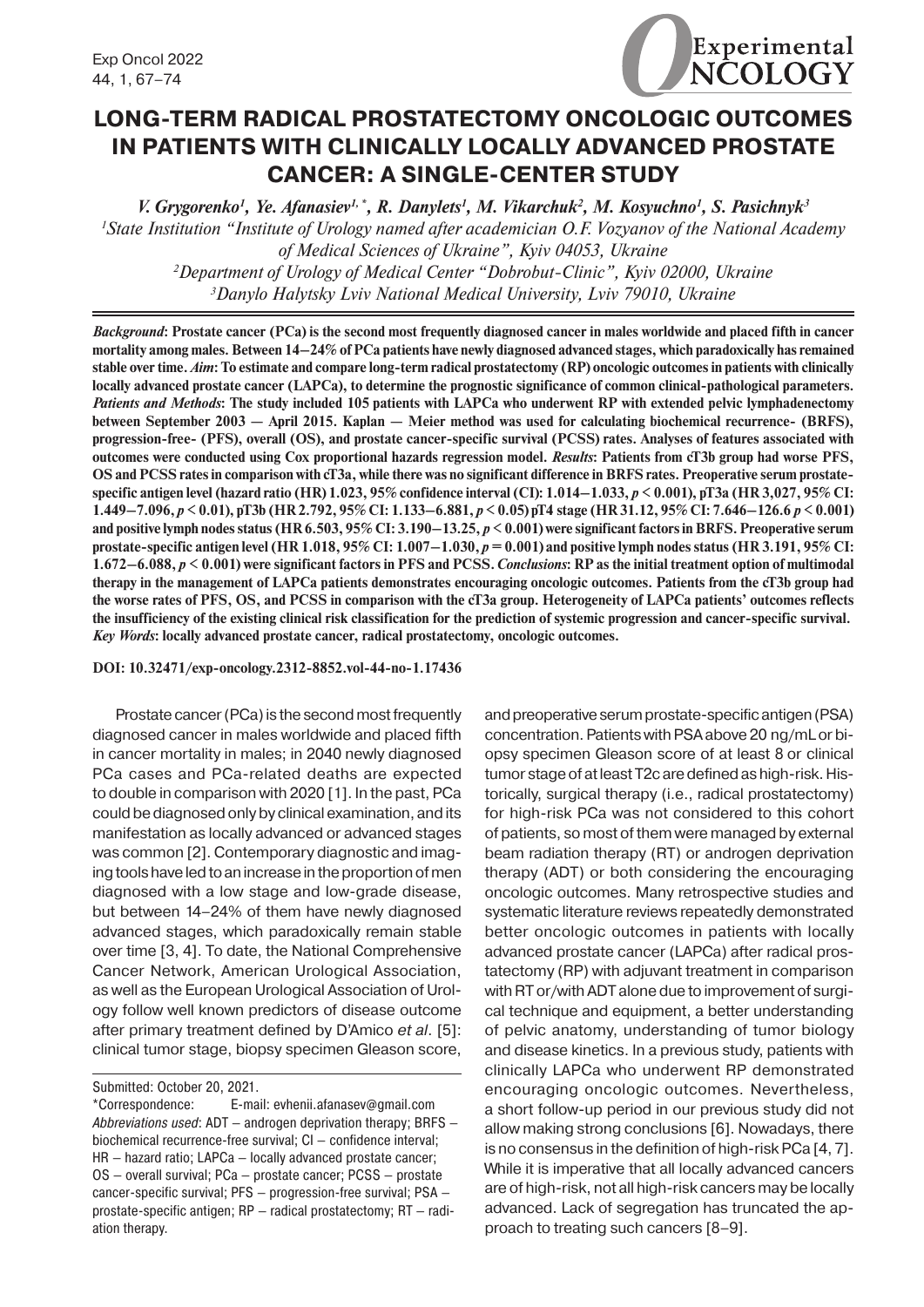The aim of the study was to estimate and compare long-term RP oncologic outcomes in patients with clinically LAPCa among cT3a and cT3b groups along with evaluation of prognostic significance of common clinical-pathological parameters to determine the necessity of novel biomarkers.

#### **PATIENTS AND METHODS**

**Study population.** The study included 105 patients (40–74 years) with clinically diagnosed LAPCa who underwent RP with extended pelvic lymphadenectomy without any neoadjuvant therapies at our institution between September 2003 — April 2015. Before RP, PCa was diagnosed histopathologically using specimens obtained from systematic transrectal ultrasound-guided needle biopsy of the prostate. The clinical staging was performed by using digital rectal examination, transrectal ultrasonography, contrastenhanced computed tomography, magnetic resonance imaging, and/or bone scan with  $Tc<sup>99</sup>$  using the 2002 TNM classification of prostate cancer. LAPCa was defined as the one extending beyond the prostate capsule with the invasion of periprostatic tissue, apex, bladder neck, or seminal but without lymph node involvement or distant metastasis. Patients were divided into two subgroups cT3a (extracapsular extension but not to the seminal vesicles) and cT3b (seminal vesicle invasion), respectively.

The RP specimens including the prostate gland with seminal vesicles and bilateral pelvic lymph nodes were examined microscopically after routine preparation and were graded according to Gleason score. Microscopic extension of malignant cells to the inked surface of the resected specimen was interpreted as a positive surgical margin [10], invasion of malignant cells to the neurovascular bundle was defined as a perineural invasion. Differences between clinical and pathological Gleason score and TNM, in range of D'Amico stratification criteria, were interpreted as upstage or downstage.

*Oncologic outcomes and adjuvant treatment.*  The follow-up period included digital rectal examination, measurements of serum PSA level at 4 weeks and quarterly after surgery during the first year, then once each 6 months; contrast-enhanced computed tomography, magnetic resonance imaging, or bone scan were performed if the clinical manifestation of local or distant recurrence occurs.

Biochemical recurrence was defined as a PSA level ≥ 0.2 ng/ml on 2 consecutive measurements. Local recurrence was defined as histologically confirmed evidence of cancer cells in targeted biopsies at the bladder-urethral anastomosis, distant metastasis was defined as a positive finding on bone scan or imagining examination [10]. Disease progression was defined as the development of either local disease recurrence or distant metastasis [8]. Cancer-specific survival was defined as the time from RP to death caused by PCa or its complications. Overall survival (OS) was defined as the time from RP to death from any cause.

Adjuvant treatment was defined as either ADT or RT was given within 3 months after surgery. Salvage treatment was defined as any kind of therapy (RT or ADT) given later than 3 months after surgery [8].

*Statistical analysis.* The data were summarized using descriptive statistics. Categorical variables were presented as contingency tables into statistical software. Continuous variables were presented as median and range. Comparison between groups was performed using the Chi-squared or Fisher's exact test for categorical variables and one-way ANOVA for continuous variables. Kaplan — Meier method was used for calculating biochemical recurrence-free survival (BRFS), progression-free survival (PFS), OS, and prostate cancer-specific survival (PCSS) rates, all the differences were determined by the log-rank test. Univariate and multivariate analyses of features associated with outcomes were conducted using Cox proportional hazards regression model. All tests were two-sided, with *p* < 0.05 considered to indicate statistical significance. Statistical analysis was performed using SPSS version 22.0 (IBM SPSS Statistics 22.0).

#### **RESULTS**

The mean (range) follow-up was 101 (6–197) months. The patients' clinical-pathological features are presented in Table 1. There were significant differences between cT3a and cT3b groups regarding biopsy (*p* < 0.05), pathological Gleason score (*p* < 0.05), RP specimen tumor stage (*p* < 0.001), lymph node status (*p* < 0.005) and surgical margin status (*p* < 0.05), respectively. Pathological tumor, Gleason score understaging was in 19 and 10.5%, while overstaging occurred in 33 and 31.5% cases respectively. Also, positive lymph nodes and surgical margins were observed in 19 and 34.3% cases respectively. Moreover in cT3b group, upstaging of pathological parameters, positive lymph nodes and surgical margins occurred more often. Oncologic outcomes of LAPCa patients after RP are presented in Table 2. During follow-up period 44 (42%) patients died, including 22 (21%) who died from PCa. There were significant statistical differences between cT3a and cT3b groups in systemic progression (*p* < 0.001) and survival (*p* < 0.05). In cT3b groups systemic progression, death from PCa and any cause occurred more often.

The BRFS, PFS, OS and PCSS rates for cT3 PCa patients under study and separately for cT3a and cT3b patients are given in Fig. 1 and Fig. 2, respectively. There were significant differences between cT3a and cT3b groups regarding 5-, 10- and 15-year PFS rates (94.5; 76 and 27.5% *vs* 82; 40 and 4%; *p* < 0.001), OS rates (96; 94.5 and 93% *vs* 88; 81; 79.5% (*p* < 0.05) and PCSS rates (98; 89 and 75% *vs* 95.5; 68 and 58%  $(p < 0.05)$ , while there was no significant difference between BRFS rates.

Univariate Cox proportional hazard analysis was performed to identify factors that could impact the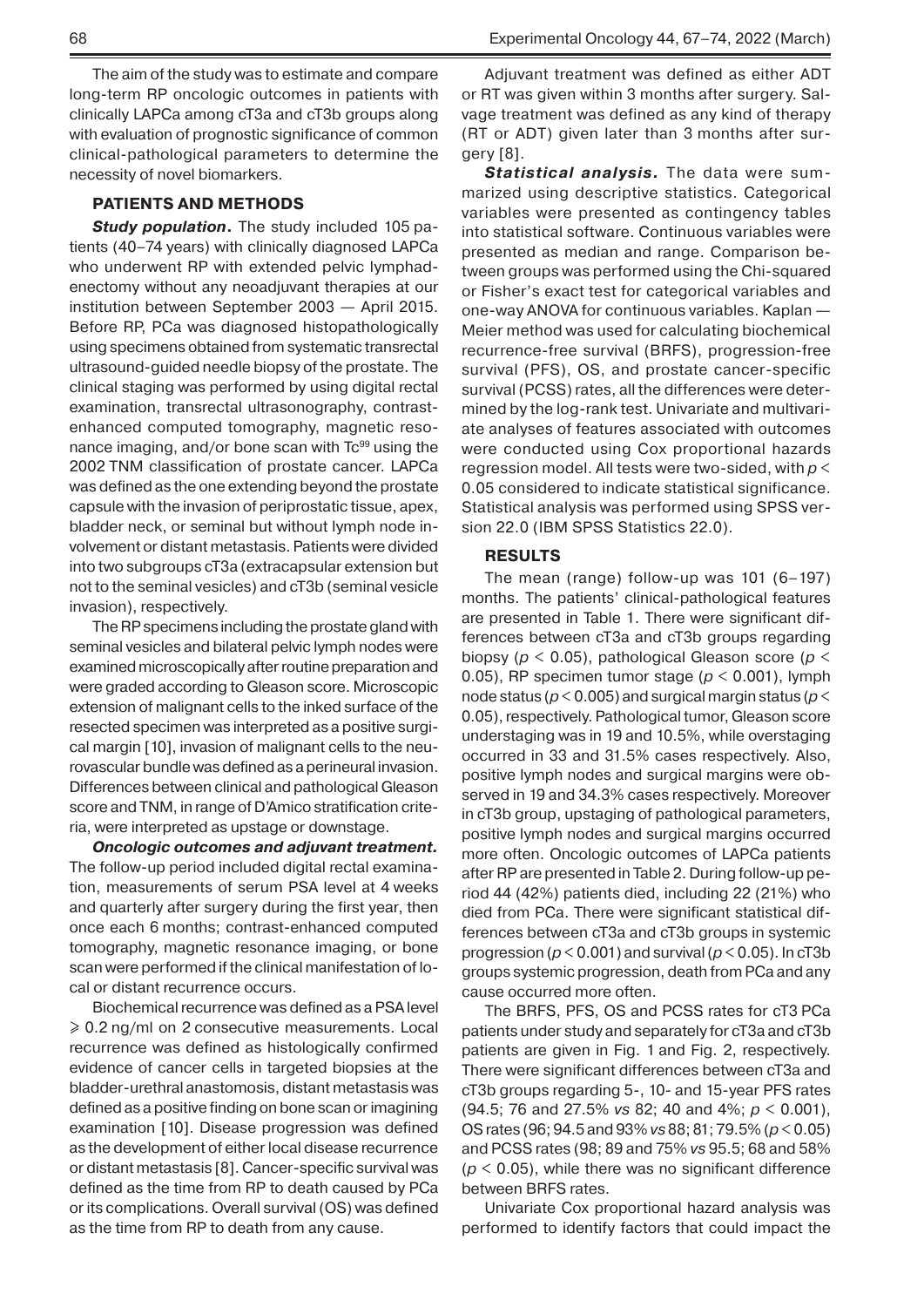#### **Table 1.** Clinical and pathological features of LAPCa patients

|                                 | Value               |                   |                   |            |  |
|---------------------------------|---------------------|-------------------|-------------------|------------|--|
| Variable                        | Total ( $n = 105$ ) | cT <sub>3</sub> a | cT3b              | p          |  |
|                                 |                     | $(n = 55)$        | $(n = 50)$        |            |  |
| <b>Median (IQR)</b>             |                     |                   |                   |            |  |
| Age at RP, years                | $62(40 - 74)$       | 63 (40-70)        | $61(40 - 70)$     | 0.05       |  |
| Preoperative PSA level, ng/mL   | $23.7(2,5-150)$     | $21.1(2.5-100)$   | $24.6(3.0-150)$   | 0.07       |  |
| Prostate volume, mL             | 44 (21 – 123)       | 44 (21.8-123)     | $43.5(21 - 88.6)$ | 0.44       |  |
| PSA density, ng/mL <sup>2</sup> | $0.5(0.04 - 4.1)$   | $0.5(0.4 - 2.08)$ | $0.62(0.4 - 4.1)$ | 0.12       |  |
| N (%)                           |                     |                   |                   |            |  |
| Preoperative PSA level, ng/mL   |                     |                   |                   | 0.16       |  |
| < 10                            | 8(7.6%)             | 4 (7.2%)          | 4 (8%)            |            |  |
| $10 - 20$                       | 31 (29.5%)          | 21 (38.3%)        | 10 (20%)          |            |  |
| $20 - 50$                       | 54 (51.5%)          | 26 (47.3%)        | 28 (56%)          |            |  |
| > 50                            | 12 (11.4%)          | 4 (7.2)           | 8(16%)            |            |  |
| <b>Biopsy Gleason score</b>     |                     |                   |                   | ${}< 0.05$ |  |
| $\leq 6$                        | 49 (46.6%)          | 32 (58.2%)        | 17 (34%)          |            |  |
| 7                               | 36 (34.4%)          | 15 (27.2%)        | 21 (42%)          |            |  |
| $\geqslant 8$                   | 20 (19%)            | 8(14.6%)          | 12 (24%)          |            |  |
| <b>RP Gleason score</b>         |                     |                   |                   | ${}< 0.05$ |  |
| $\leq 6$                        | 32 (30.5%)          | 24 (43.6%)        | 8(16%)            |            |  |
| 7                               | 46 (43.8%)          | 20 (36.4%)        | 26 (52%)          |            |  |
| $\ge 8$                         | 27 (25.7%)          | 11 (20%)          | 16 (32%)          |            |  |
|                                 |                     |                   |                   |            |  |
| <b>Pathological stage</b>       |                     |                   |                   | < 0.001    |  |
| T <sub>2</sub>                  |                     |                   |                   |            |  |
|                                 | 20 (19%)            | 19 (34.5%)        | 1(2%)             |            |  |
| T <sub>3</sub> a                | 28 (26.7%)          | 25 (45.5%)        | 3(6%)             |            |  |
| T3b                             | 49 (46.7%)          | 10 (18.2%)        | 39 (78%)          |            |  |
| T4                              | 8(7.6%)             | 1(1.8%)           | 7 (14%)           |            |  |
|                                 |                     |                   |                   | < 0.005    |  |
| Lymph node status               |                     |                   |                   |            |  |
| N-                              | 85 (81%)            | 50 (91%)          | 35 (70%)          |            |  |
| $N+$                            | 20 (19%)            | 5(9%)             | 15 (30%)          |            |  |
|                                 |                     |                   |                   |            |  |
| <b>Perineural invasion</b>      |                     |                   |                   | 0.05       |  |
| PNI-                            | 54 (51.4%)          | 33 (60%)          | 21 (42%)          |            |  |
| $PNI+$                          | 51 (48.6%)          | 22 (40%)          | 29 (58%)          |            |  |
| <b>Surgical margin</b>          |                     |                   |                   | 0.05       |  |
| R <sub>0</sub>                  | 69 (65.7%)          | 42 (76.4%)        | 27 (54%)          |            |  |
| R1                              | 36 (34.3%)          | 13 (23.6%)        | 23 (46%)          |            |  |
| <b>Adjuvant treatment</b>       |                     |                   |                   | 0.15       |  |
| No treatment                    | 54 (51.5%)          | 34 (61.8%)        | 20 (40%)          |            |  |
| RT                              | $2(1.9\%)$          | $1(1.8\%)$        | 1(2%)             |            |  |
| ADT                             | 20 (19%)            | $9(16.4\%)$       | 11 (22%)          |            |  |
| RT+ADT                          | 29 (27.6)           | 11 (20%)          | 18 (36%)          |            |  |
| <b>Salvage treatment</b>        |                     |                   |                   | 0.22       |  |
| No treatment                    | 82 (78.1%)          | 47 (85.4%)        | 35 (70%)          |            |  |
| RT                              | 7(6.6%)             | 2(3.6%)           |                   |            |  |
| ADT                             |                     |                   | $5(10\%)$         |            |  |
|                                 | 15 (14.3%)          | 6 (11%)           | 9(18%)            |            |  |
| RT+ADT                          | $1(1\%)$            | $0(0\%)$          | $1(2\%)$          |            |  |

*Notes*: IQR — interquartile interval; PNI — perineural invasion; R — positive surgical margin.

**Table 2.** Oncological outcomes of LAPCa patients after RP

|                               | cT3         | cT <sub>3</sub> a | cT3b     |            |
|-------------------------------|-------------|-------------------|----------|------------|
| Clinical endpoint, N (%)      | $(n=105)$   | $(n=55)$          | $(n=50)$ | р          |
| <b>Biochemical recurrence</b> |             |                   |          | 0.34       |
| No biochemical recurrence     | $4(3.8\%)$  | $3(5.5\%)$        | 1(2%)    |            |
| Biochemical recurrence        | 101 (96.2%) | 52 (94.5%)        | 49 (98%) |            |
| <b>Systemic progression</b>   |             |                   |          | < 0.001    |
| No systemic progression       | 42 (40%)    | 31 (56.4%)        | 11 (22%) |            |
| Systemic progression          | 63 (60%)    | 24 (43.6%)        | 39 (78%) |            |
| <b>Survival</b>               |             |                   |          | ${}< 0.05$ |
| Alive                         | 71 (67.6%)  | 44 (80%)          | 27 (54%) |            |
| Death from prostate cancer    | 22 (21%)    | 8 (14.5%)         | 14 (28%) |            |
| Death from any cause          | 12 (11.4%)  | $3(5.5\%)$        | 9(18%)   |            |

BRFS, PFS and PCSS of the LAPCa patients. The multivariate analysis was used to evaluate the significant variables in univariate analysis, *p* < 0.05 was considered statistically significant.

Age, preoperative serum PSA level, pT3a, pT3b, pT4 stage, and positive lymph nodes status were significant factors for BRFS (Table 3).

Age, preoperative serum PSA level, pT4 stage, and positive lymph nodes status were significant factors for PFS (Table 4) and PCSS (Table 5).

## **DISCUSSION**

Historically, patients with LAPCa have been managed most often with RT or ADT or both [11, 12]. During the last two decades, the discussion about the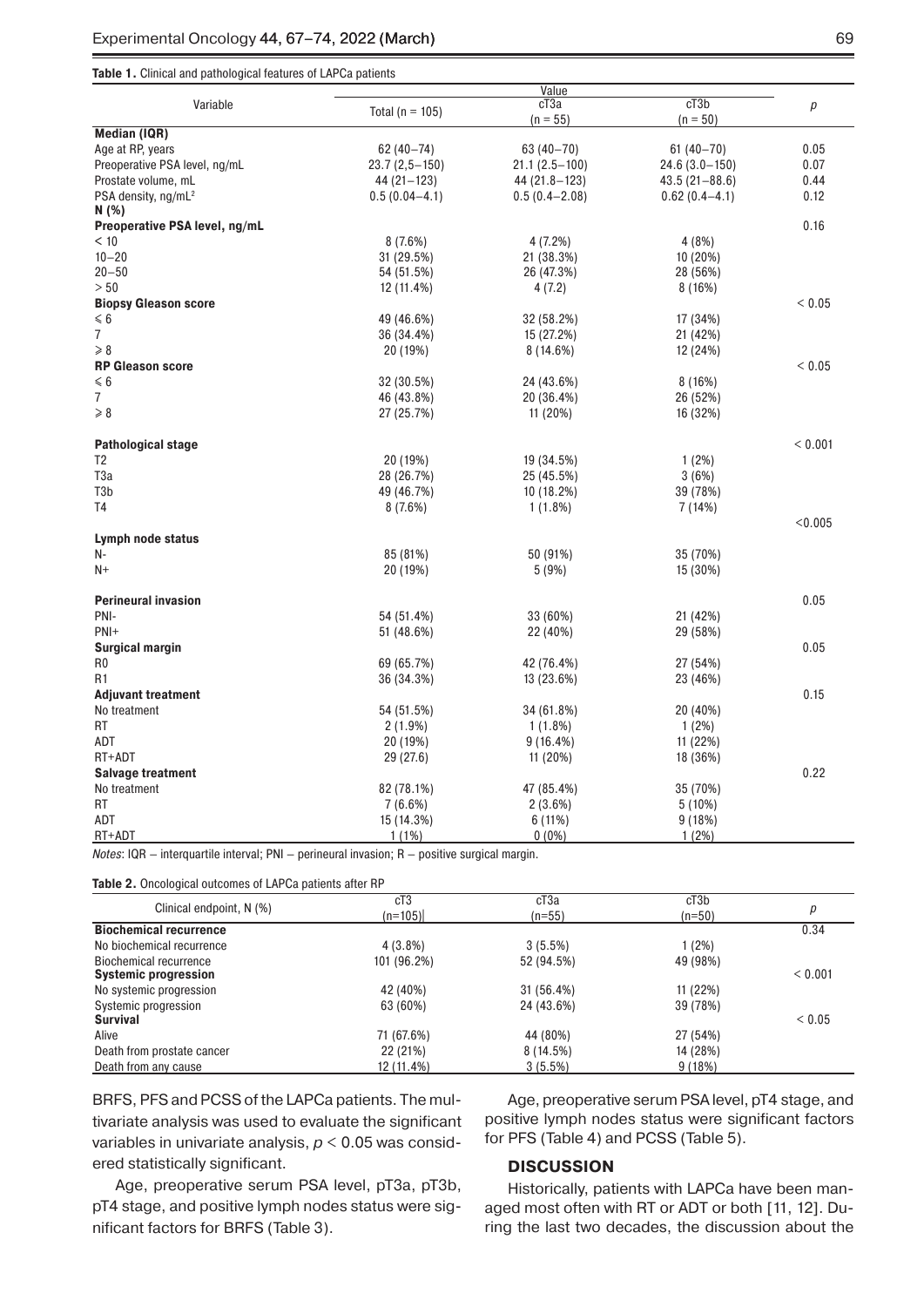

**Fig. 1.** BRFS rate (*a*), PFS rate (*b*), OS rate (*c*) and PCSS rate (*d*) among all cT3 PCa patients



**Fig. 2.** BRFS rate (*a*), PFS rate (*b*), OS rate (*c*) and PCSS rate (*d*) in cT3 PCa patients segregated by groups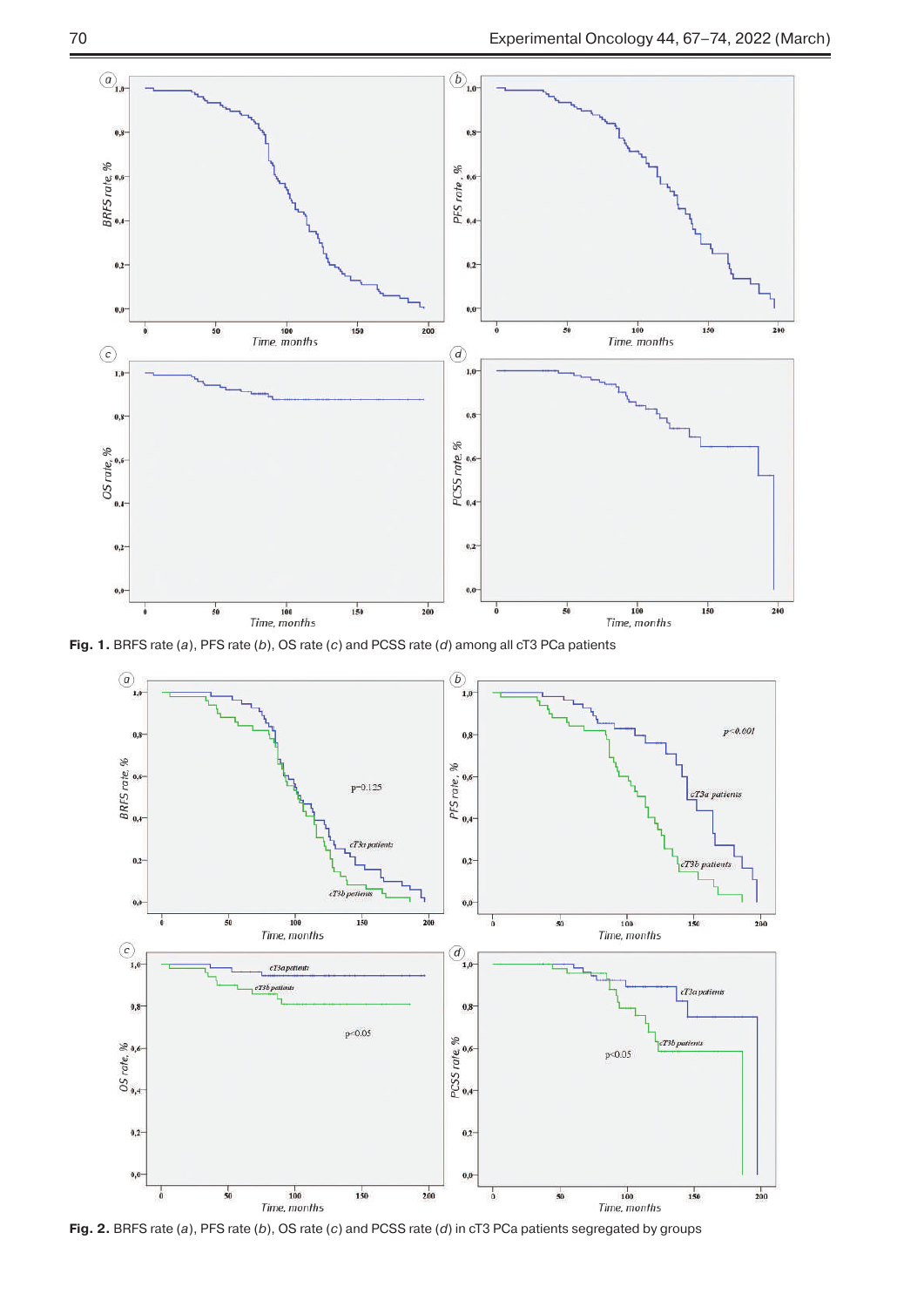**Table 3.** BRFS prognostic factor analysis by Cox proportional hazard models of LAPCa patients

| Covariate                         | Univariate analysis    |            | Multivariate analysis  |            |
|-----------------------------------|------------------------|------------|------------------------|------------|
|                                   | HR (95% CI)            | p          | HR (95% CI)            | p          |
| Age at RP, years                  | $0.959(0.926 - 0.992)$ | < 0.05     | $0.958(0.919 - 0.999)$ | < 0.05     |
| Clinical T3 group                 | 2.122 (1.416-3.180)    | < 0.001    | $0.873(0.433 - 1.760)$ | 0.704      |
| PSA, ng/mL                        | $1.019(1.005 - 1.03)$  | < 0.01     | $1.023(1.014 - 1.033)$ | < 0.001    |
| $10 - 20$ ng/mL                   | $0.720(0.308 - 1.681)$ | 0.447      |                        |            |
| 20-50 ng/mL                       | $0.829(0.355 - 1.937)$ | 0.666      |                        |            |
| $> 50$ ng/mL                      | $0.624(0.136 - 2.825)$ | 0.543      |                        |            |
| <b>Biopsy Gleason score</b>       | 1.176 (1.003-1.380)    | ${}< 0.05$ | $0.979(0.765 - 1.255)$ | 0.869      |
| 7                                 |                        |            |                        |            |
| $\geqslant 8$                     | $1.423(0.907 - 2.233)$ | 0.125      | $0.674(0.333 - 1.366)$ | 0.274      |
|                                   | $2.133(1.241 - 3.664)$ | < 0.01     | $1.078(0.4 - 2.902)$   | 0.883      |
| Pathological tumor stage          |                        | < 0.001    |                        | < 0.001    |
| T3a                               |                        |            |                        |            |
| T <sub>3</sub> b                  | $3.349(1.733 - 6.469)$ | < 0.001    | $3.207(1.449 - 7.096)$ | < 0.01     |
| T <sub>4</sub>                    | 3.847 (2.087-7.093)    | < 0.001    | 2.792 (1.133-6.881)    | ${}< 0.05$ |
|                                   | 23.63 (8.916-62.64)    | < 0.001    | $31.12(7.646 - 126.6)$ | < 0.001    |
| <b>Pathological Gleason score</b> |                        | < 0.001    |                        | 0.111      |
| 7                                 |                        |            |                        |            |
| $\geq 8$                          | $2.208(1.337 - 3.645)$ | < 0.01     | $1.887(0.993 - 3.589)$ | 0.53       |
|                                   | $3.673(2.080 - 6.487)$ | < 0.001    | $2.1(0.936 - 4.710)$   | 0.72       |
| Lymph node status                 | $5.657(3.135 - 10.20)$ | < 0.001    | $6.503(3.190 - 3.25)$  | < 0.001    |
| <b>Surgical margin status</b>     | $3.500(2.252 - 5.442)$ | < 0.001    | $1.543(0.678 - 3.512)$ | 0.302      |
|                                   |                        |            |                        |            |
| <b>Perineural invasion</b>        | $2.266(1.517 - 3.386)$ | < 0.001    | $1.028(0.577 - 1.834)$ | 0.924      |
| <b>Adjuvant treatment</b>         | $1.617(1.375 - 1.900)$ | < 0.001    | $1.002(0.731 - 1.374)$ | 0.990      |

**Table 4.** PFS prognostic factor analysis by Cox proportional hazard models of of LAPCa patients

| Covariate                         | Univariate analysis    |         | Multivariate analysis  |                  |
|-----------------------------------|------------------------|---------|------------------------|------------------|
|                                   | HR (95% CI)            | D       | HR (95% CI)            | $\boldsymbol{D}$ |
| Age at RP, years                  | $0.931(0.893 - 0.971)$ | 0.01    | $0.924(0.880 - 0.971)$ | < 0.005          |
| <b>Clinical T3 group</b>          | $3.022(1.769 - 5.164)$ | < 0.001 | 2.091 (0.880-4.971)    | 0.095            |
| PSA, ng/mL                        | $1.018(1.009 - 1.027)$ | < 0.001 | $1.018(1.007 - 1.030)$ | 0.001            |
| $10 - 20$ ng/mL                   | $0.467(0.172 - 1.267)$ | 0.135   |                        |                  |
| $20 - 50$ ng/mL                   | $0.865(0.348 - 2.154)$ | 0.756   |                        |                  |
| $> 50$ ng/mL                      | 1.104 (0.375-3.248)    | 0.857   |                        |                  |
| <b>Biopsy Gleason score</b>       | $1.058(0.887 - 1.262)$ | 0.53    |                        |                  |
| 7                                 |                        |         |                        |                  |
| $\ge 8$                           | $1.067(0.594 - 1.917)$ | 0.827   |                        |                  |
|                                   | $1.633(0.864 - 3.086)$ | 0.131   |                        |                  |
| Pathological tumor stage          | 2.154 (1.509-3.074)    | < 0.001 |                        | < 0.01           |
| T3a                               |                        |         |                        |                  |
| T <sub>3</sub> b                  | $5.619(1.645 - 19.18)$ | < 0.01  | $3.231(0.835 - 12.49)$ | 0.089            |
| T <sub>4</sub>                    | $6.135(1.876 - 20.06)$ | < 0.005 | $1.370(0.334) - 5.622$ | 0.662            |
|                                   | 25.764 (6.61-100.37)   | < 0.001 | $6.569(1.136 - 38.00)$ | ${}< 0.05$       |
| <b>Pathological Gleason score</b> | $1.683(1.196 - 2.367)$ | < 0.01  |                        | 0.351            |
| 7                                 |                        |         |                        |                  |
| $\ge 8$                           | $1.749(0.911 - 3.357)$ | 0.093   | $0.994(0.476 - 2.078)$ | 0.988            |
|                                   | 2.848 (1.425-5.694)    | < 0.005 | $1.607(0.701 - 3.681)$ | 0.262            |
| Lymph node status                 | 4.132 (2.344-7.283)    | < 0.001 | $3.191(1.672 - 6.088)$ | < 0.001          |
| <b>Surgical margin status</b>     | $3.838(2.296 - 6.416)$ | < 0.001 | $0.865(0.305 - 2.458)$ | 0.786            |
|                                   |                        |         |                        |                  |
| <b>Perineural invasion</b>        | $3.258(1.909 - 5.563)$ | < 0.001 | $1.185(0.575 - 2.445)$ | 0.645            |
| <b>Adjuvant treatment</b>         | 1.829 (1.488-2.248)    | < 0.001 | 1.320 (0.874-1.993)    | 0.187            |
| <b>Biochemical recurrence</b>     | 21.768 (0.073-64.77)   | 0.289   |                        |                  |
| <b>Salvage treatment</b>          | $1.061(0.768 - 1.465)$ | 0.720   |                        |                  |

surgery in LAPCa became increasingly active; however, the role of the RP, as an initial treatment option for this cohort, remains controversial [11–14]. Moreover, there is no clear consensus on stratification criteria and accurate prediction which individuals with LAPCa will benefit from surgery. Heterogeneous groups and selection bias for good or poor prognosis of LAPCa patients makes it difficult to individualize counseling for defining clinical trial enrollment criteria, and compare RP with other treatment modalities respectively, so it explains why there is no large-scale randomized controlled trial (RCT), which could demonstrate the superiority of surgery.

In meta-analyses of large retrospective series of RP for LAPCa, PCSS rates were greater than 85% at the end of 10 years follow-up, which consequently underscored the critical role of RP in these patients [2, 15, 16].

Swanson *et al.* [17] analyzed patterns of treatment failure in patients with LAPCa included in the SWOG 8794 study, and observed that most recurrences were local with only 16% distant metastases; they highlighted the sensitiveness of PSA following RP in identifying early failures and therefore ability to deliver early salvage therapy which improves PCSS and OS rates. Moreover, this conclusion is significantly different from the current RT + ADT standard of care: the data registry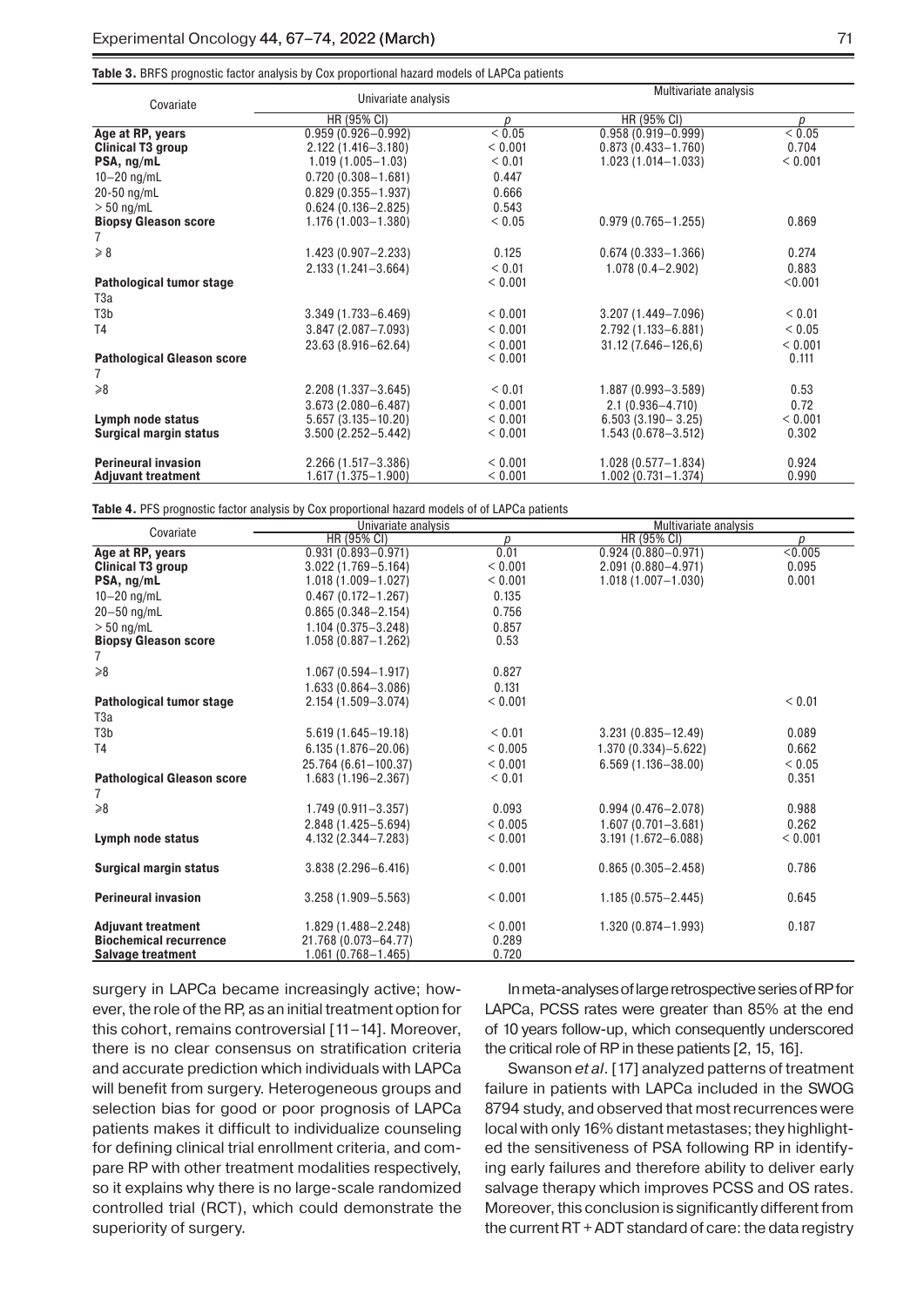**Table 5.** Prostate cancer specific survival prognostic factor analysis by Cox proportional hazard models of LAPCa patients

| Covariant                         | Univariate analysis     |                  |                        | Multivariate analysis |  |
|-----------------------------------|-------------------------|------------------|------------------------|-----------------------|--|
|                                   | HR (95% CI)             | $\boldsymbol{D}$ | HR (95% CI)            | p                     |  |
| Age at RP, years                  | $0.920(0.849 - 0.996)$  | ${}< 0.05$       | $0.882(0.787 - 0.989)$ | < 0.05                |  |
| Clinical T3 group                 | 2.688 (1.070-6.749)     | < 0.05           | $0.493(0.119 - 2.045)$ | 0.33                  |  |
| PSA, ng/mL                        | $1.009(0.998 - 1.021)$  | 0.11             |                        |                       |  |
| $10 - 20$ ng/mL                   | $0.534(0.102 - 2.796)$  | 0.458            |                        |                       |  |
| 20-50 ng/mL                       | $0.619(0.133 - 2.874)$  | 0.540            |                        |                       |  |
| $> 50$ ng/mL                      | $1.063(0.193 - 5.840)$  | 0.944            |                        |                       |  |
| <b>Biopsy Gleason score</b>       | $1.321(0.940 - 1.856)$  | 0.109            |                        |                       |  |
| 7                                 |                         |                  |                        |                       |  |
| $\geqslant 8$                     | $1.609(0.557 - 4.648)$  | 0.379            |                        |                       |  |
|                                   | $3.483(1.198 - 10.127)$ | ${}_{0.05}$      |                        |                       |  |
| Pathological tumor stage          | 1.930 (1.103-3.379)     | < 0.05           | 1.520 (0.68-3.397)     | < 0.05                |  |
| T3a                               |                         |                  |                        |                       |  |
| T3b                               |                         | 0.895            |                        | 0.959                 |  |
| T <sub>4</sub>                    |                         | 0.9              | $1.067(0.187 - 6.095)$ | 0.942                 |  |
|                                   |                         | 0.888            | $0.245(0.067 - 0.904)$ | < 0.05                |  |
| <b>Pathological Gleason score</b> | $2.145(1.177 - 3.909)$  | < 0.05           |                        |                       |  |
| 7                                 |                         |                  |                        |                       |  |
| $\geq 8$                          | $3.631(1.0-13.182)$     | 0.05             | $0.195(0.034 - 1.110)$ | 0.065                 |  |
|                                   | 5.430 (1.358-21.713)    | < 0.05           | $0.642(0.211 - 1.949)$ | 0.434                 |  |
| Lymph node status                 | $3.659(1.453 - 9.210)$  | < 0.01           | $1.272(0.449 - 3.605)$ | 0.605                 |  |
| Surgical margin status            | $1.908(0.8 - 4.552)$    | 0.142            |                        |                       |  |
| <b>Perineural invasion</b>        | $2.449(0.866 - 6.928)$  | 0.091            |                        |                       |  |
| <b>Adjuvant treatment</b>         | $1.386(0.982 - 1.958)$  | 0.064            |                        |                       |  |
| <b>Biochemical recurrence</b>     |                         | 0.734            |                        |                       |  |
| <b>Salvage treatment</b>          | $1.474(0.865 - 2.513)$  | 0.153            |                        |                       |  |
| <b>Systemic progression</b>       | 11.185 (1.488-84.05)    | < 0.05           | $0.145(0.018 - 1.196)$ | 0.073                 |  |

derived from meta-analyses of CaPSURE showed local disease recurrence in 10–25% range [2, 18–20].

Shipley *et al*. [18] in RTOG9601 phase III study concluded that combination of ADT+RT as salvage following RP demonstrated good oncologic outcomes, a 10-year OS of 82% with a very low 2.3% cancerspecific mortality, which subsequently supports the role of RP as a key therapeutic approach being a part of multimodal therapy of LAPCa [2, 19–21].

In our previous study, we estimated RP oncologic outcomes in patients with clinically LAPCa, with a median postoperative follow-up of 48.9 months. Nevertheless, insufficient observation period did not allow us to adequately evaluate the role of RP in LAP-Ca along with the determination of significant risk factors [6].

All above studies demonstrate significant superiority of RP in LAPCa patients as an initial treatment option in multimodal therapy approach compared with RT or ADT or both. Nevertheless, the number of treatment failure cases still remains high due to the lack of preoperative prognostic criteria.

Limitations of clinical assessment and progression risk factor classification in LAPCa had occurred due to the routine using only three basic parameters: preoperative serum PSA level, biopsy Gleason score, and clinical TNM staging of the disease [13]. Clinical Gleason score and TNM stage could be biased due to human factor and often do not correspond to the pathological findings. Among T3a and T3b groups, there were 33.3 and 31.4% of TNM and Gleason score upstage, while downstage occurred in 21.9 and 10.5% cases, respectively.

In the case of systemic organ-specific marker (PSA), there are fluctuations according to the individual conditions, which include benign prostatic hyperplasia, prostatitis, and other nonmalignant conditions.

It is important that parameters such as age, PSA level, pathological tumor stage, lymph node status were significant factors in the prediction of biochemical recurrence development, while biochemical progression did not demonstrate any significant influence on progression and survival. Moreover, it should be noted that pathological T4 stage, PSA level, and lymph node status demonstrated significant prognostic potential in progression and survival.

According to the National Comprehensive Cancer Network, T3b stage is considered a very high-risk profile and there were no differences in BRFS rates among cT3a and cT3b groups, while cT3b patients have statistically significant lower 5-, 10-, and 15-year PFS, OS, and cancer-specific survival rates. Most likely, it can be explained by the fact of greater frequency of Gleason score, TNM upstaging, and positive surgical margins in the cT3b group, whereas cT3a patients demonstrated the higher frequency of Gleason score and TNM downstaging.

Nowadays, there is a lot of serum or whole-blood biomarkers (free PSA, PSA velocity, PSA doubling time, inactive PSA, proPSA, [-2]proPSA, NADIA, hexokinase, urokinase-type plasminogen activator, transforming growth factor-β1, interleukin-6, insulinlike growth factors), molecular, protein and metabolite urine markers, genetic markers which demonstrated encouraging sensitivity and specificity rates, but they have a lot of limitations in routine clinical practice due to their complexity and costs.

Heterogeneous RP oncologic outcomes among LAPCa patients demonstrate the necessity of searching, developing, and evaluating new systemic markers that could be effectively and routinely used at any level of medical care.

To sum up, RP as the initial treatment option of multimodal therapy in the management of LAPCa patients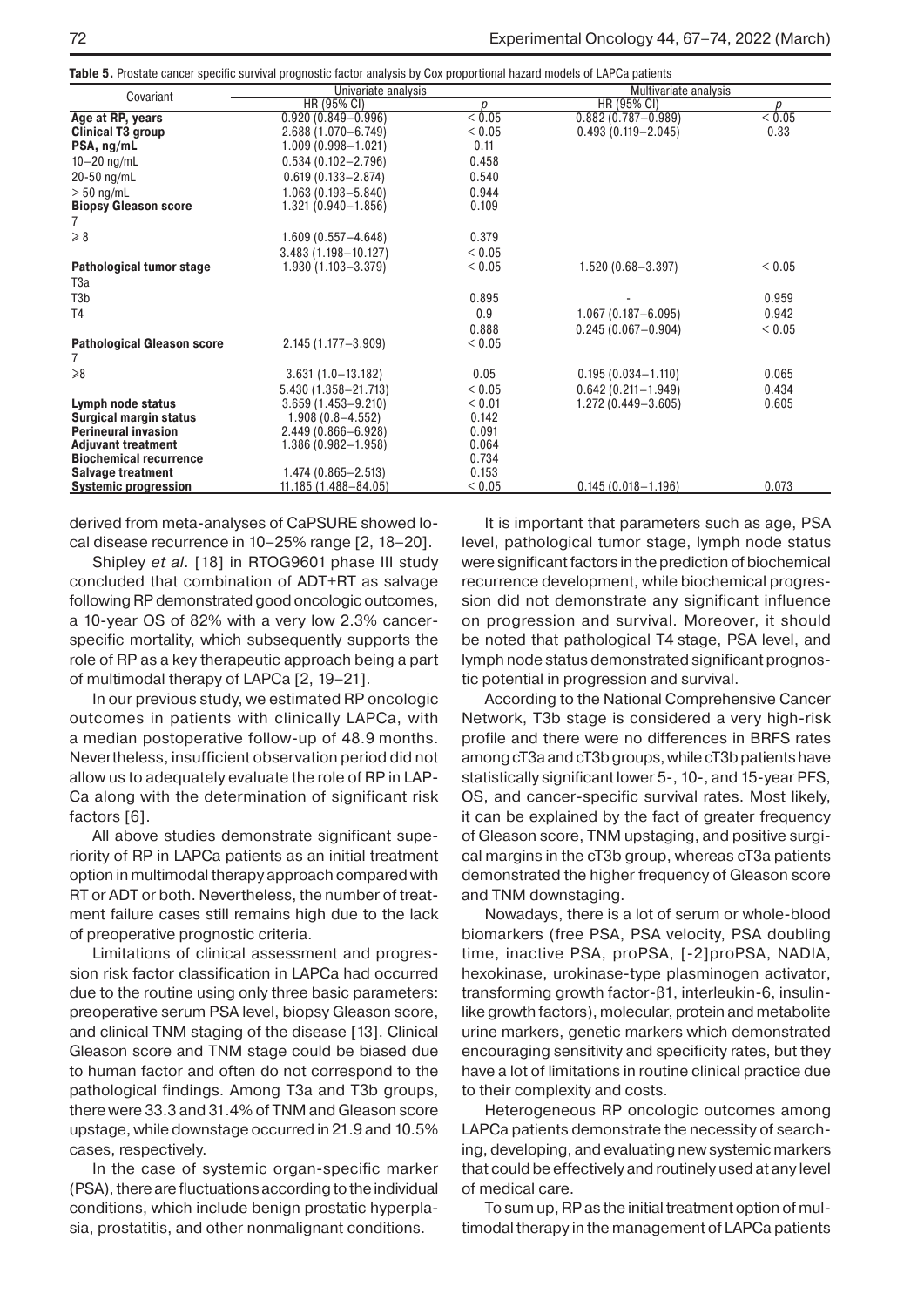demonstrated encouraging oncologic outcomes. Patients in the cT3b group had worse PFS, OS, and PCSS rates from comparison with cT3a group. Clinical tumor stage, Gleason score, lymph node status often mismatch with their pathological characteristics. Patients from the cT3a group had higher frequencies of TNM and Gleason downstaging, while cT3b — upstaging by the same parameters. Heterogeneity of LAPCa patients demonstrates the insolvency of contemporary clinical risk classification for the prediction of systemic progression and cancer-specific survival. The necessity of developing new available systemic markers for the oncologic outcomes of LAPCa is more urgent than ever.

#### **ETHICAL APPROVAL**

The study protocol was approved by the Ethics Commission of State Institution "Institute of Urology named after academician O.F. Vozianov of the National Academy of Medical Sciences of Ukraine".

# **DISCLOSURE**

The authors declare that they have no competing interests.

## **REFERENCES**

1. **Ferlay J, Colombet M, Soerjomataram I,** *et al***.** Estimating the global cancer incidence and mortality in 2018: GLOBO-CAN sources and methods. Int J Cancer 2019; **144:** 1941–53. doi:10.1002/ijc.31937

2. **Srivatsa N, Negaraja H, Shweta S,** *et al***.** Radical prostatectomy for locally advanced prostate cancers — Review of literature. Indian J Surg Oncol 2017; **8**: 175– 80. doi: 10.1007/s13193-016-0599-9

3. **Delporte G, Henon F, Ploussard G,** *et al***.** Radical prostatectomy for locally advanced and high-risk prostate cancer: A systematic review of the literature. Prog Urol 2018; **28**: 875–89. doi:10.1016/j.purol.2018.08.007

4. **Suzanne B, Stewart MD, Stephen A,** *et al***.** Radical prostatectomy in high-risk and locally advanced prostate cancer: Mayo Clinic perspective. Urol Oncol 2015; **33**: 235– 44. doi: 10.1016/j.urolonc.2014.10.003

5. **D'Amico AV, Whittington R, Malkowicz SB, et al.** Biochemical outcome after radical prostatectomy, external beam radiation therapy, or interstitial radiation therapy for clinically localized prostate cancer. JAMA 1998; **280**: 969–74.

6. **Grygorenko VM, Vikarchuk MV, Danylets RO,** *et al***.** Oncologic outcomes of radical prostatectomy in patients with clinical locally advanced prostate cancer. Urologyia 2017; **81**: 15–20 (in Ukrainian).

7. **Yossepowitch O, Eggener SE, Bianco FJ,** *et al***.** Radical prostatectomy for clinically localized, high-risk prostate cancer: a critical analysis of risk assessment methods. J Urol 2007; **178**: 493–9. doi:10.1016/j.juro.2007.03.105

8. **Joniau S, Hsu CY, Lerut E,** *et al***.** A pretreatment table for the prediction of final histopathology after radical prostatectomy in clinical unilateral T3a prostate cancer. Eur Urol 2007; **51**: 388–94; discussion 395. doi: 10.1016/j.eururo.2006.06.051

9. **Van Poppel H, Ameye F, Oyen R,** *et al***.** Accuracy of combined computerized tomography and fine-needle aspiration cytology in lymph node staging of localized prostatic carcinoma. J Urol 1994; **151**: 1310–4. doi: 10.1016/s0022-5347(17)35238-2

10. **Hsu C, Wildhagen MF, Van Poppel H,** *et al***.** Prognostic factors for and outcome for locally advanced prostate cancer after radical prostatectomy. BJU Int 2010; **105**: 1536–40. doi: 10.1111/j.1464-410X.2009.09054.x

11. **Meng MV, Elkin EP, Latini DM,** *et al***.** Treatment of patients with high risk localized prostate cancer: results from cancer of the prostate strategic urological research endeavor (CaPSURE). Urol 2005; **173**: 1557– 61. doi:10.1097/01.ju.0000154610.81916.81

12. **Cooperber MR, Cowan J, Broering JM,** *et al*. Highrisk prostate cancer in the United States, 1990–2007. World J Urol 2008; **26**: 211–8. doi: 10.1007/s00345-008-0250-7

13. **Chung BH.** The role of radical prostatectomy in high-risk prostate cancer. Prostate Int 2013; **1**: 95– 101. doi: 10.12954/PI.13018

14. **Milonas D, Baltrimavicius R, Grybas A,** *et al*. Outcome of surgery in locally advanced pT3a prostate cancer. J Urol 2011; **64**: 209–12. doi: 10.5173/ceju.2011.04.art4

15. **Tewari A, Divine G, Chang P,** *et al***.** Long-term survival in men with high-grade prostate cancer: comparison between conservative treatment, radiation therapy and radical prostatectomy — a propensity scoring approach. J Urol 2007; **177**: 911–5. doi: 10.1016/j.juro.2006.10.040

16. **Briganti A, Karakiewicz PI, Chun FK-H,** *et al***.** Percentage of positive biopsy core can improve the ability to predict lymph node invasion in patients undergoing radical prostatectomy and extended pelvic lymph node dissection. Eur Urol 2007; **51**: 1573–81. doi: 10.1016/j.eururo.2007.01.108.

17. **Swanson GP, Hussey MA, Tangen CM,** *et al***.** Predominant treatment failure in postprostatectomy patients is local: analysis of patterns of treatment failure in SWOG 8794. J Clin Oncol 2007; **25**: 2225–9. doi: 10.1200/JCO.2006.09.6495

18. **Shipley WU, Pugh SL, Lukka HR,** *et al***.** NRG Oncology/RTOG 9601, a phase III trial in prostate cancer patients: Anti-androgen therapy (AAT) with bicalutamide during and after salvage radiation therapy (RT) following radical prostatectomy (RP) and an elevated PSA. J Clin Oncol 2016; **34** (3-3).

19. **Van Poppel H, Vekemans K, Da Pozzo L,** *et al*. Radical prostatectomy for locally advanced prostate cancer: results of a feasibility study (EORTC 30001). Eur J Cancer 2006; **42**: 1062–7. doi: 10.1016/j.ejca.2005.11.030

20. **Johnstone PA, Ward KC, Goodman M,** *et al*. Radical prostatectomy for clinical T4 prostate cancer. Cancer 2006; **106**: 2603–9. doi: 10.1002/cncr.21926

21. **Hsu CY, Joniau S, Roskams T,** *et al***.** Comparing results after surgery in patients with clinical unilateral T3a, prostate cancer treated with or without neoadjuvant androgen-deprivation therapy. BJU Int 2007; **99**: 311– 4. doi: 10.1111/j.1464-410X.2006.06559.x

# **ВІДДАЛЕНІ ОНКОЛОГІЧНІ РЕЗУЛЬТАТИ РАДИКАЛЬНОЇ ПРОСТАТЕКТОМІЇ У ХВОРИХ З КЛІНІЧНО МІСЦЕВО-РОЗПОВСЮДЖЕНИМ РАКОМ ПЕРЕДМІХУРОВОЇ ЗАЛОЗИ: ОДНОЦЕНТРОВЕ ДОСЛІДЖЕННЯ**

*В.М. Григоренко<sup>1</sup> , Є.І. Афанас'єв<sup>1</sup> , Р.О. Данилець<sup>1</sup> , М.В. Вікарчук<sup>2</sup> , М.О. Косюхно<sup>1</sup> , С. Пасічник<sup>3</sup>*

*1 Відділ відновної урології та новітніх технологій ДУ "Інститут урології імені академіка О.Ф. Возіанова НАМН України", Київ, Україна*

*2 Відділення урології МЦ "Клініка Добробут", Київ, Україна 3 Львівський національний медичний університет імені Данила Галицького, Львів 79010, Україна*

*Стан питання***:** Рак передміхурової залози (РПЗ) — друге зачастотою онкологічне захворювання серед чоловіків усвіті та посідає п'яте місце серед причин канцер-специфічної смертності. У 14–24% випадків РПЗ вперше діагностують